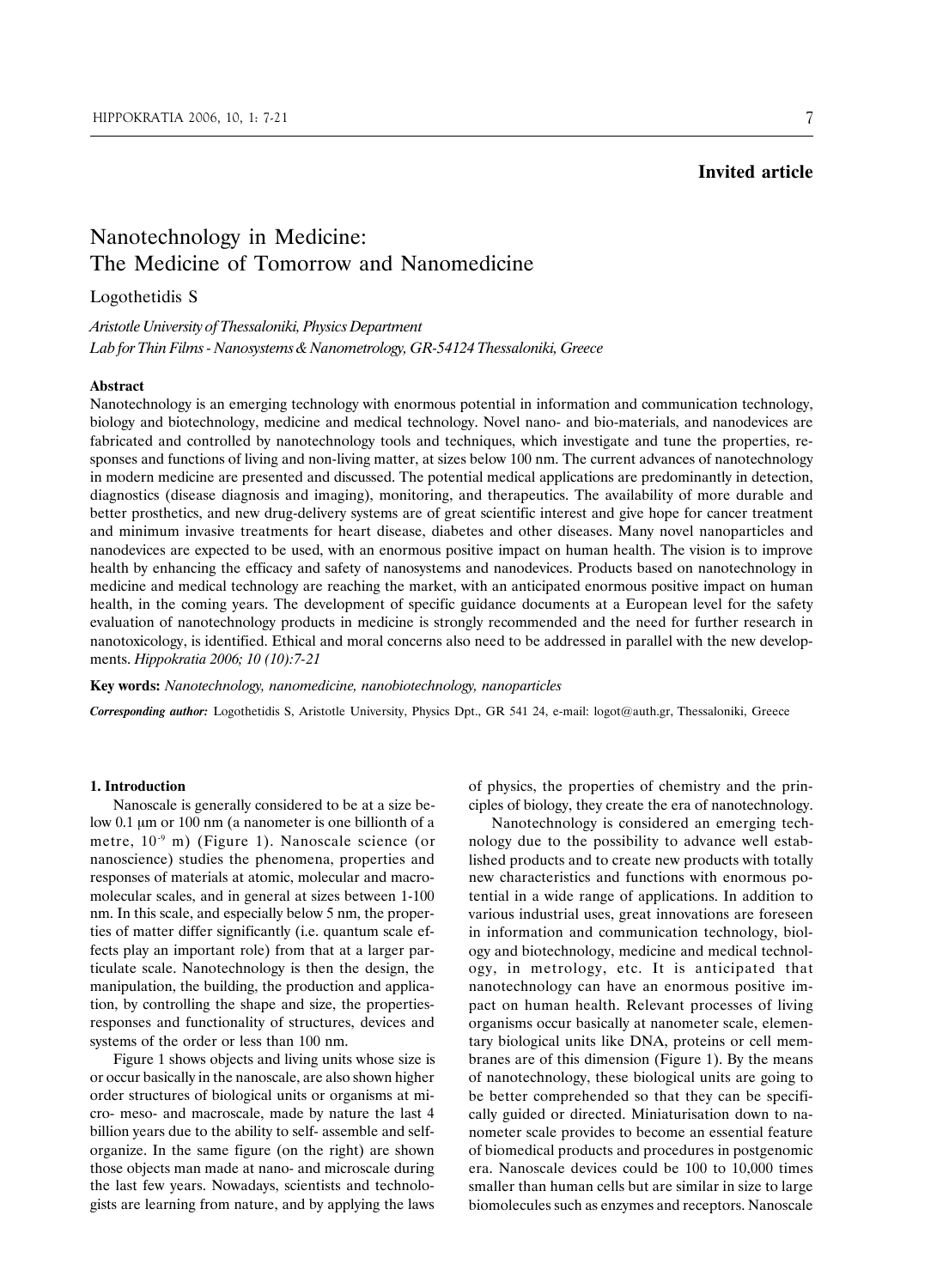devices smaller than 50 nm can easily enter most cells, and those smaller than 20 nm can move out of blood vessels as they circulate through the body.



**Figure 1**. *Objects and living organisms whose size is or occur in the nanoscale, higher order structures of biological units at micro- meso- and macroscale, made by nature the last 4 billion years due to the ability to self-organize (on the left) and those man made at nano- and microscale the last few years (on the right).*

Huge aspirations are coupled to nanotechnological developments in modern medicine (Nanotechnology, Biotechnology, Information Technology & Cognitive Science - *NBIC* developments). The potential medical applications are predominantly in diagnostics (disease diagnosis and imaging), monitoring, the availability of more durable and better prosthetics, and new drug-delivery systems for potentially harmful drugs<sup>1</sup>, as shown in Figure 2. For example, nanoscaled diagnostics are expected to identify in the becoming, giving the opportunity to intervene specifically prior to a symptomatically detected onset disease.

Biomedical nanotechnology presents revolutionary opportunities in the fight against many diseases. An area with near-term potential is detecting molecules associated with diseases such as cancer, diabetes mellitus, neurodegenerative diseases, as well as detecting microorganisms and viruses associated with infections, such as pathogenic bacteria, fungi, and HIV viruses. For example, in the field of cancer therapy, promising novel nanoparticles will respond to externally applied physical stimuli in ways that make them suitable therapeutics or therapeutic delivery systems. Another important field of application for nanotechnology are biomaterials used for example in orthopedic implants or as scaffolds for tissue engineered products. Nanotechnology might yield nano-structured surfaces preventing non-specific protein adsorption. Control of surface properties at nanolevel was shown to increase the biocompatibility of the materials<sup>2</sup>.

While products based on nanotechnology are actually reaching the market, sufficient knowledge on the associated toxicological risks is still lacking. Reducing the size of structures to nanolevel results in distinctly different properties. As well as the chemical composition, which largely dictates the intrinsic toxic properties, very small size appears to be a dominant indicator for drastic or toxic effects of particles. From a regulatory point of view, a risk management strategy is already a requirement for all medical technology applications<sup>1</sup>.

In order to discuss the advances of nanotechnology in modern medicine, we present in Section 1 the terms and concepts of nanoscale and nanotechnology, and the relevant process and relation to living units. The impact of nanomaterials and nanoparticles in medicine is presented in Section 2, following by a description of nanotechnology tools in medicine in Section 3. The impact of nanotechnology in medicine and medical technology is presented in Section 4, first with the introduction of nanomedicine and the "nanorobots", and then through some of myriad applications in diagnosis and treatment (such as biocompatibility and implants, cardiology, cancer, theranostics, etc). In Section 5, a reference to the possible risks for human health and a consideration of ethical questions is given.



**Figure 2**. *Great developments are expected in medicine with the use of nanotechnology, such as:, 1) use of nanoparticles for the treatment of diseases, 2) implants with superior durability and biocompatibility, 3) improved imaging for early diagnosis.*

#### **2. Nanomaterials and nanoparticles in medicine: A new concept**

Novel nanomaterials and nanoparticles are envisaged to have a major impact on a number of different relevant areas. Materials with high performance and unique properties can be produced, that traditional synthesis and manufacturing methods could not create.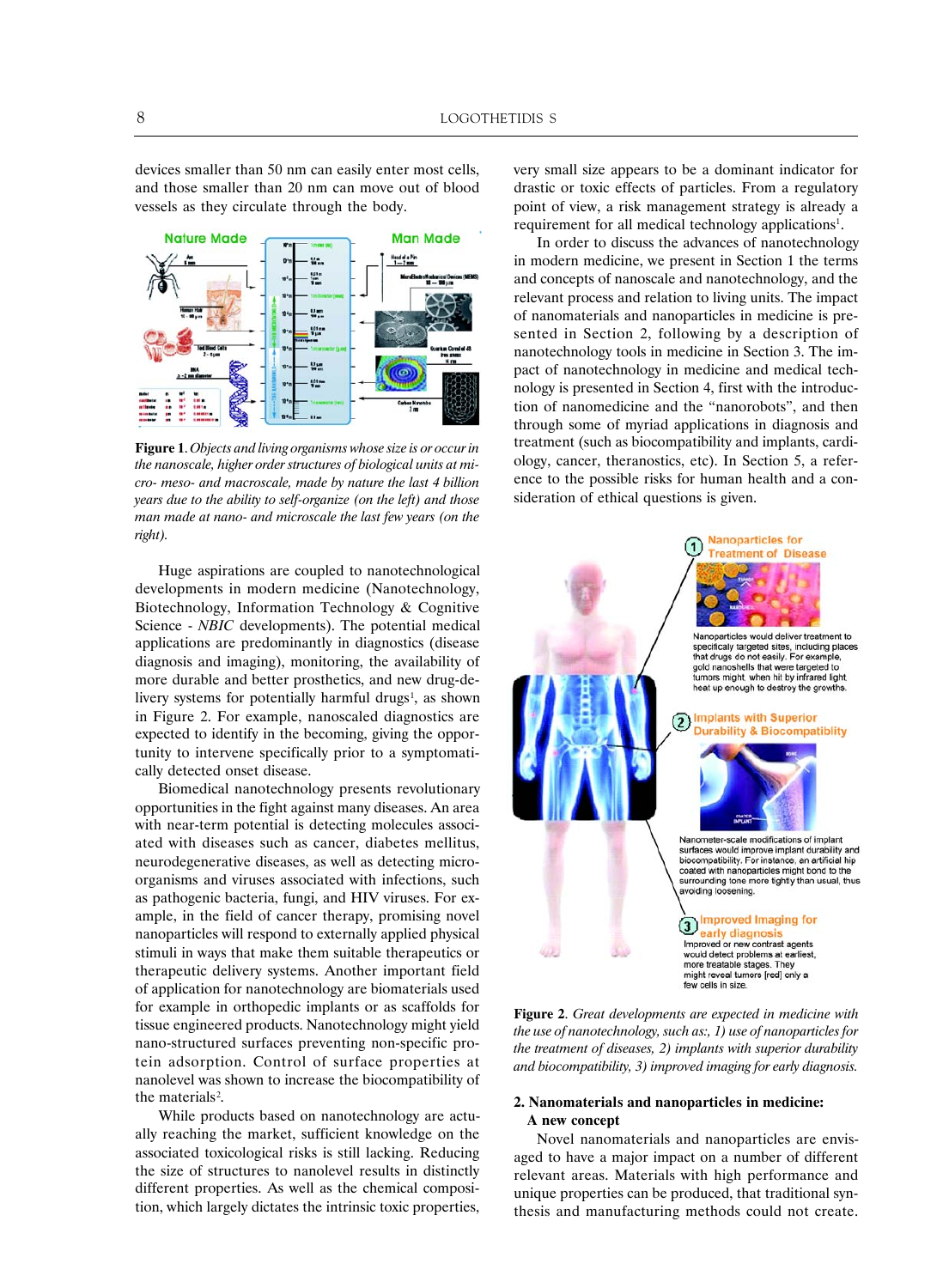Future nanoparticles should act as drug-delivery and drug- targeting systems. Due to their smallness they are not recognized by the human body, migrate through cell membranes beneath a critical size and are able to pass the blood - brain barrier. These characteristics are used to develop nanoscaled ferries, which transport high potential pharmaceutics precisely to their destination. There are different kinds of nanoparticles which are suitable to be applicable in drug- and gene- delivery, probing DNA structures, etc, and are categorized as: liposomes, polymer nanoparticles (nanospheres and nanocapsules), solid lipid nanoparticles, nanocrystals, polymer therapeutics such as dendrimers, fullerenes (most common as C60 or buckyball, similar in size of hormones and peptide a-helices), inorganic nanoparticles (e.g. gold and magnetic nanoparticles).

*Carbon nanotubes* (diameter of 1-20 nm, as shown in Figure 3a) and *inorganic nanowires* exhibit extraordinary mechanical, electric, electronic, thermal, and optical properties offering the electronic industry properties that few materials platforms could ever hope to match. Carbon nanotubes, and magnetic iron oxide nanoparticles, gold-coated silica nanoshells, can transform electro-magnetic energy into heat, causing a temperature increase lethal to cancer cells merely by increasing the magnetic field or by irradiation with an external laser source of near infra red light at the very location where these nanoparticles are bound to or internalised within tumour cells<sup>2</sup>.

*Quantum dots* (nanometer sized semiconductor nanocrystals with superior fluorescent properties, as shown in Figure 3b) possess remarkable optical and electronic properties that can be precisely tuned by changing their size and composition, due to their very small size (2-10 nm). Due to their relatively inexpensive and simple synthesis, quantum dots have already entered the market for experimental biomedical imaging applications. Quantum dots can be made to emit light at any wavelength in the visible and infrared ranges, and can be inserted almost anywhere, including liquid solution, dyes etc. Quantum dots can be attached to a variety of surface ligands, and inserted into a variety of organisms for in-vivo research<sup> $2,3$ </sup>.

*Dendrimers* (complex almost spherical macromolecules with diameter 1-10 nm, shown in Fig.3c) have improved physical, chemical, and biological properties compared to traditional polymers. Some unique properties are related to their globular shape and the presence of internal cavities offering the possibility as medical nanovehicles. Dendrimers have a tree-like structure with many branches where a variety of molecules, including drugs can be attached. Less than 5 nm in diameter, dendrimers are small enough to slip through tiny openings in cell membranes and to pass vascular pores and tissues in a more efficient way than bigger polymer particles. In experiments reported in Cancer Research, University of Michigan scientists attached methotrexate, a powerful anticancer drug, to branches of the dendrimer (Figure 3c). On other branches, they attached fluorescent imaging agents and a vitamin called folic acid<sup>2,3</sup>.

In addition to these examples of individual nanoparticles, novel biomaterials can be constructed using structural surface modifications of macro-, microas well as nanomaterials. Control of surface properties at nanolevel was shown to increase the biocompatibility of the materials<sup>2</sup>.

Nanoparticles, as shown in Figure 4, being the fundamental elements of nanotechnology, can be applied in various ways such as fluorescent biological markers, as markers for detection of proteins, probing of DNA structures and for separation and purification of biological molecules and cells, and they can also be used for magnetic resonance imaging enhancement, tumour destruction via heating, tissue engineering and drug, gene delivery. As an example, two kinds of nanoparticles that are suitable to be applicable at least in drug-delivery will be described: First, gold nanoparticles (3-20 nm), that are gold composites with dielectrical cores and golden shells. By choosing the right ratio of core to shell diameters the particle can be tuned to absorb highly in the near infrared, and by irradiation with such wavelength can be heated, even in deeper skin areas. If the particles are embedded in a temperature sensible hydrogenlmatrix, the matrix will collapse and the included agents will be released at a critical temperature.



**Figure 3**. *Representative types of nanomaterials and nanoparticles: a) Carbon nanotube, b) Human breast cancer cells tagged with quantum dots, and c) Dendrimer [3].*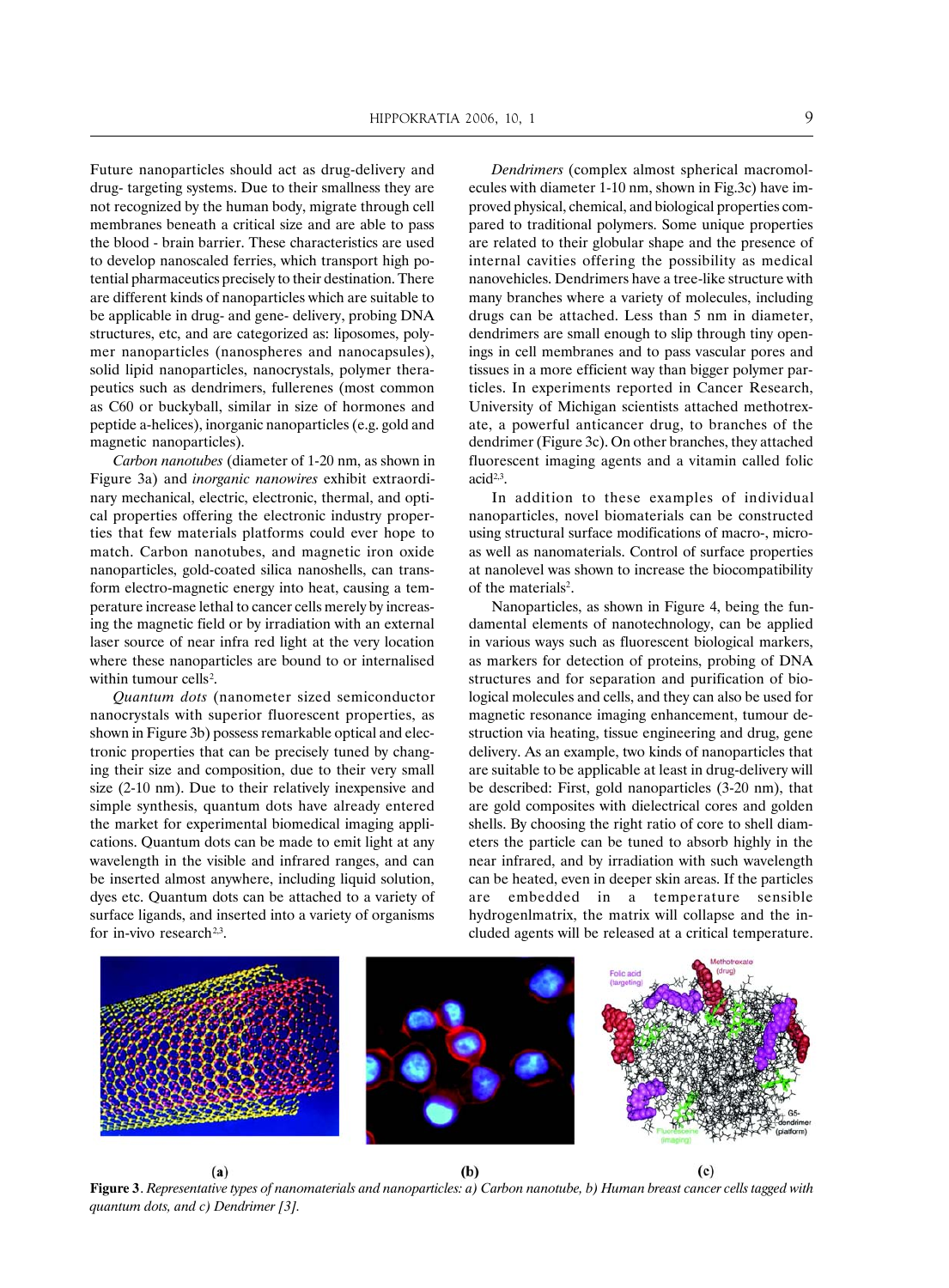Second, magnetic nanoparticles, with controllable sizes between 2-30 nm that can be coated with biological molecules to make them interact with or bind to a biological entity. Due to their magnetism they can be manipulated by an external magnetic field gradient, thereby providing a controllable means of "tagging" or addressing the biological entity. They can be made to deliver a package (an anticancer drug, or a cohort of radionuclide atoms) to a targeted region of the body. The magnetic particles can be provided with energy from the exciting external field, and can be heated up making them good hyperthermia agents, delivering toxic amounts of thermal energy to targeted bodies, such as tumours.



**Figure 4**. *Various nanoparticles and dendrites and their medical applications.*

For applications to medicine and physiology, these nanomaterials, nanoparticles and devices can be designed to interact with cells and tissues at a molecular (i.e., subcellular) level with a high degree of functional specificity, thus allowing a degree of integration between technology and biological systems not previously attainable. It should be appreciated that nanotechnology is not in itself a single emerging scientific discipline but rather a meeting of traditional sciences such as chemistry, physics, materials science, and biology to bring together the required collective expertise needed to develop these novel technologies<sup>4</sup>. On the other hand, due to advances in biochemical research and molecular biology diseases can put down to molecular abnormalities. Molecular imaging should detect the corresponding molecular signatures of diseases and use it for medical diagnosis. This should ideally lead to a diagnose and therapy before occurrence of symptoms. In molecular imaging, an imaging molecule is coupled to a transport molecule or particle, which possesses a targeting unit (e.g. special receptors, ligands or peptides). The target finding system should be a specific molecular marker of a certain disease thus the contrast medium accumulates within the sick tissue. Molecular imaging is developed for several diagnostic procedures such as magnetic resonance, ultrasonic imaging, as well as nuclear and optical imaging technologies.

3. Nanotechnology Tools in Medicine

Different methods for the synthesis of nanoengineered materials and devices can accommodate precursors from solid, liquid or gas phases and encompass a tremendously varied set of experimental techniques. A detailed presentation of these are beyond the scope of this review. In general, however, most synthetic methods can be classified into two main approaches: "*top-down*" and "*bottom-up*" approaches and combinations of them. "*Top-down*" (photolithography, microcontact printing) techniques begin with a macroscopic material or group of materials and incorporate smaller-scale details into them, whereas "*bottom-up*" (organic-synthesis, self-assembly) approaches, begin by designing and synthesizing custom-made molecules that have the ability to self-assemble or self-organize into higher order mesoscale and macroscale structures<sup>4</sup>.

There are several nanotechnology-based synthesis techniques of these materials. For example, carbon nanotubes, are developed by electric arc discharge, laser ablation, and chemical vapour deposition techniques. Various inorganic nanotubes are developed by arc discharge, and laser ablation, as well as through appropriate chemical reactions. Nanowire properties can differ distinctly from those of their corresponding crystalline bulk materials, though, some properties are similar. Nanowires can be synthesized using a large variety of materials such as metals, e.g. Ag, semimetals, e.g. Bi, semiconductors, e.g. CdS, and superconductors. The most common synthesis methods are template-assisted synthesis, including vapour and electrochemical deposition, and vapour-liquid-solid growth, especially successful for semiconductor nanowires. Dendrimers were first synthesized by an iterative synthetic methodology. The iterative sequence of reaction steps leads to a higher generation dendrimer after each iteration. The creation of dendrimers, using specifically-designed chemical reactions, is one the best examples of controlled hierarchical synthesis, an approach that allows the "bottom-up" creation of complex systems. The functional end groups can be modified for various purposes, including sensing, catalysis or biochemical activity.

Other advanced applications of micro- and nanotechnology in medicine are the microchip-based drug delivery systems, which are devices incorporating micrometer-scale pumps, valves and flow channels. They allow controlled release of single or multiple drugs on demand. Micro- and nanotechnology-based methods (e.g., UV-photolithography, reactive ion etching, chemical vapour deposition, electron beam evaporation) can be used for the fabrication of these silicon-based chips.

A myriad of studies is available for applications of micro- and nanotechnologies in chips for medical molecular diagnostics. Key words are for example DNA microarrays (gene chips), protein microarrays (protein chips), lab-on-a-chip devices (Figure 5a), and cell chips. Basically, these devices or systems are constructed using techniques inspired from micro/nanoscale fabrication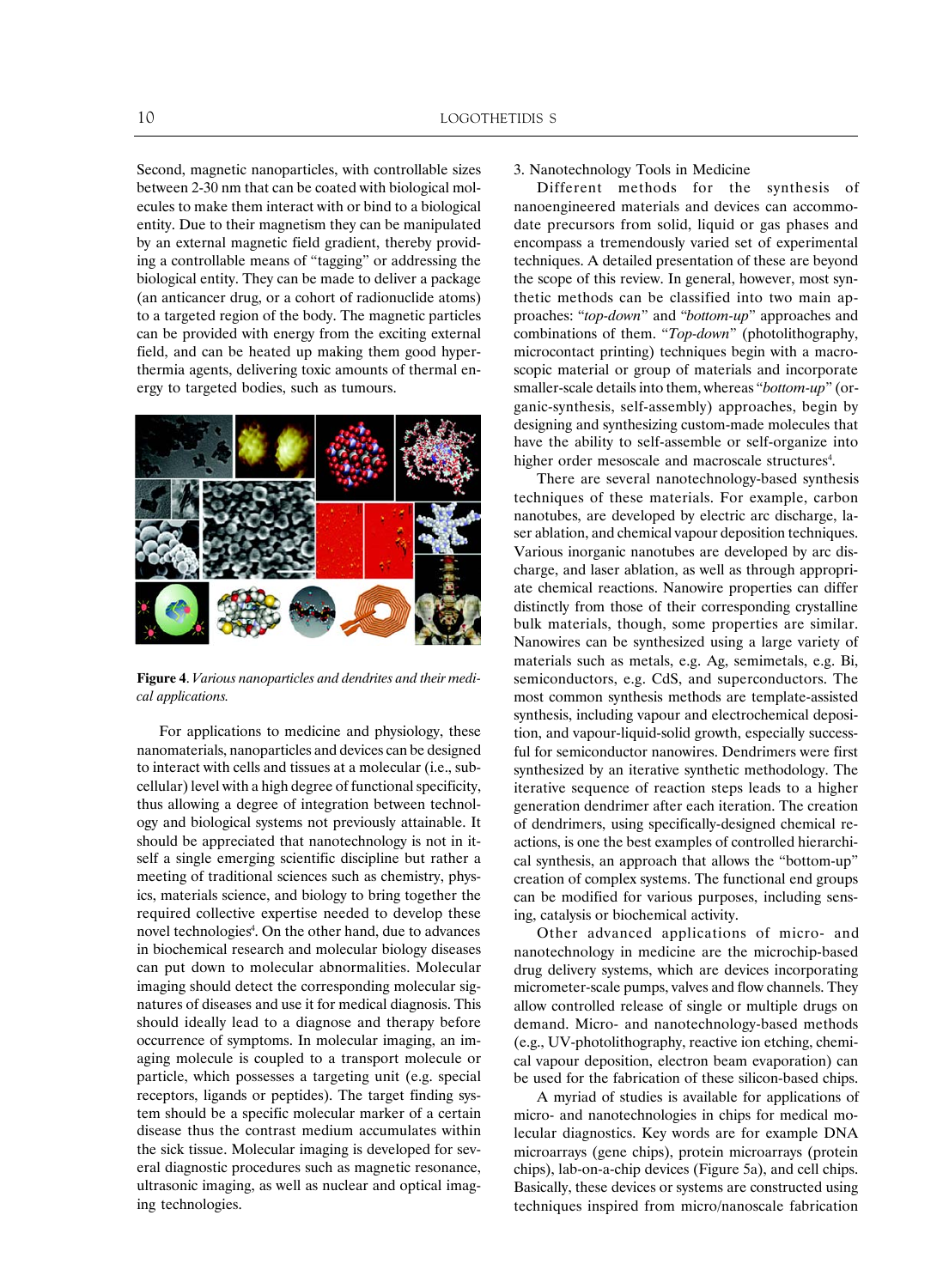methods, that are used for processing, manipulation, delivery, analysis or construction of biological and chemical entities. Inkjet printing methods are used in DNA microarrays for human genomics and in protein microarrays (or protein chips), which are useful for molecular diagnostics. For the subsequent readout detection either fluorescence- or radionuclide-based markers, or surface plasmon resonance spectroscopy can be applied<sup>2</sup>.

the diagnosis of human diseases. Imaging at cellular, and even sub-cellular and molecular level, is still largely a domain of basic research. However, it is anticipated that these techniques will find their way into routine clinical use. Atomic force microscopy (AFM) and AFMrelated techniques (e.g. Scanning Near-Field Optical Microscopy-SNOM) have become sophisticated tools, not only to image surfaces of molecules or sub-cellular compartments, but also to measure molecular forces



**Figure 5**. *a) Lab-on-a-chip, for quick test results using very small samples. A lab-on-a-chip miniaturises all the steps needed to process a medical sample and detect disease, b) X-Ray Diffractometer of the Laboratory for Thin Films – Nanosystems & Nanometrology of AUTh), c) Plasmid DNA, prepared on mica (an insulator) imaged with STM in humid air*<sup>5</sup> *.*

In order to study and explore these rich and complex systems, highly sophisticated experimental, theoretical and modelling tools are required. Especially, the visualization, characterization, and manipulation of materials and devices require sophisticated imaging and quantitative techniques with spatial and temporal resolutions on the order of  $10^{-6}$  (a micron – a red cell is 7 microns) and below to the molecular level. In addition, these techniques are critical for understanding the relationship and interface between nanoscopic and mesoscopic/macroscopic scales, a particularly important objective for biological and medical applications. As such, further nanotechnological advances will necessitate parallel progress of these physical characterization techniques. Examples of important tools available at the moment include: highly focused (i.e.,  $1-2 \mu m$ ) synchrotron X-ray sources and related techniques that provide detailed molecular structural information by directly probing the atomic arrangement of atoms (Figure 5b); scanning probe microscopy (STM, AFM) that allow three dimensional-type topographical atomic and molecular views or optical responses (SNOM) of nanoscale structures (Figure 5c); in situ monitoring techniques that allow the monitoring and evaluation of building block assembly and growth<sup>13</sup>; ellipsometry, an optical method, with the capability of measuring in liquid environment (e.g, protein solution) to study protein and cells adsorption on solid surfaces<sup>6</sup>, it has been employed to discriminate and identify bacteria at the species level, and is very promising for analytical purposes in biochemistry and in medicine<sup>6,7</sup>.

Imaging is becoming an ever more important tool in

between molecules. This is substantially increasing our knowledge of molecular interactions<sup>8</sup>. Figures 6a and 6b, show the SNOM and AFM microscopes, respectively. Figure 6c is an AFM topography image of a cluster of fibrinogen molecules adsorbed on amorphous carbon thin film, after incubation of 5min. The adsorbed cluster has preserved the morphological characteristics of the protein molecule<sup>9</sup>. Through these techniques, protein adsorption is studied, in order to shed some light and to understand its mechanism, and improve the properties of the potential materials and coatings that are going to be used for biomedical applications.



Figure 6. a) *Atomic Force Microscope and how AFM works<sup>5</sup>*, *b) AFM topography image of fibrinogen on amorphous carbon thin film after 5min incubation time, with a 500x500nm size focus on one of the fibrinogen molecular cluster – shape features (Inset: the 2D equivalent image) and c) Scanning Near-Field Optical Microscope for reflection and fluorescence from scales below 50nm5,9,10.*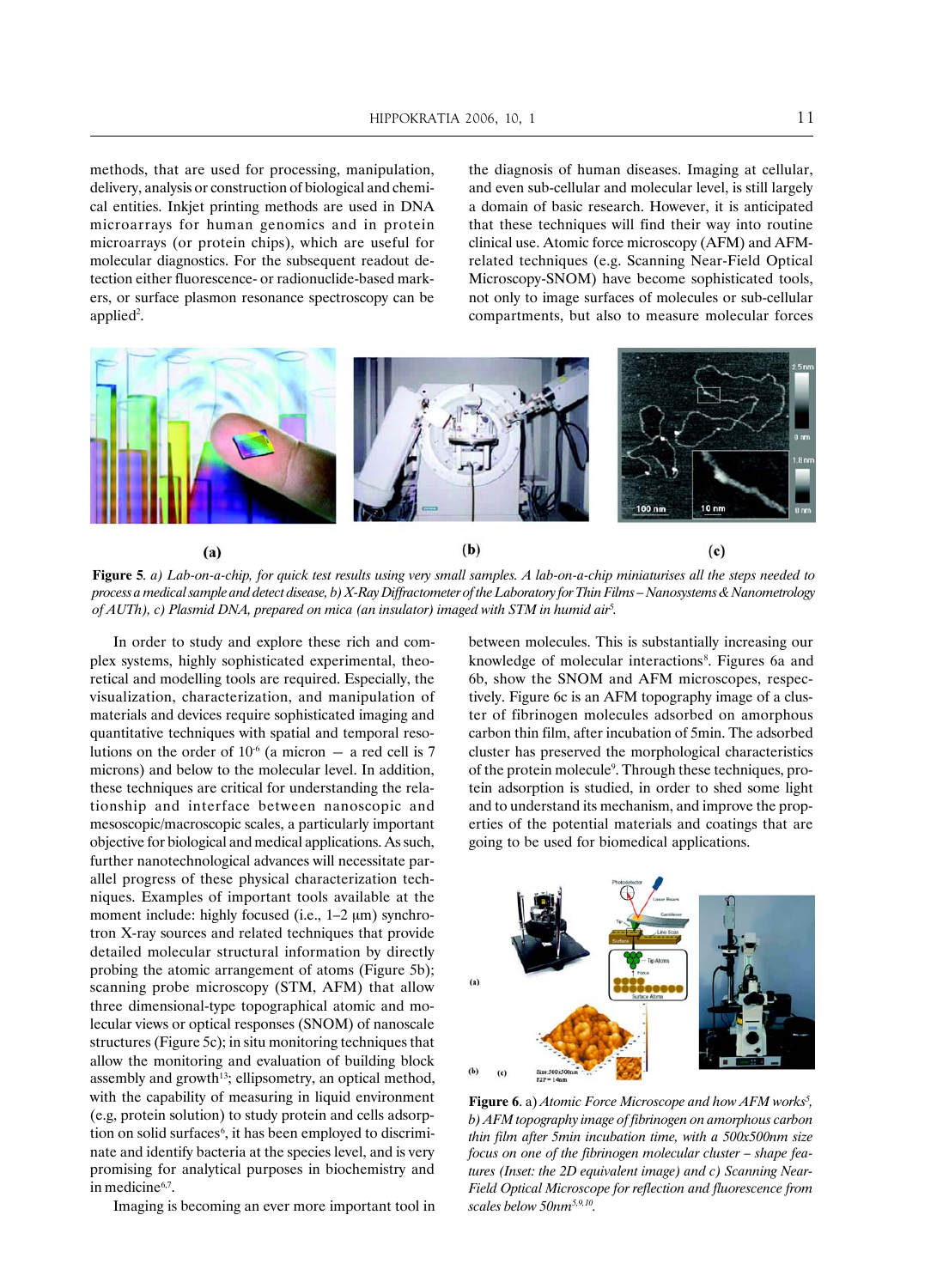Scientists have developed analytical tools to examine the biological cells in great details. We now understand better how biological structures function in general intracellular level. However, we still do not know how to build nanostructures or "nano" biomachines that are compatible (i.e. biocompatible) with living organ, tissues, cells and biochemical systems, so that they safely operate inside the body. Once these questions are answered, we will be able to design better diagnostic tools and engineer structures for better treatments of diseases.

## **4. Medical Applications of Nanotechnology and Nanomedicine**

Nanotechnology offers important new tools with a great impact on many areas in medical technology.

It provides extraordinary opportunities not only to improve materials and medical devices but also to create new "smart" devices and technologies where existing and more conventional technologies may be reaching their limits. In the following these definitions related with new research areas and terms (i.e. nanobiotechnology, nanomedicine, nanodevices, "nanorobots") will be given and then some of myriad applications of nanotechnology in modern medicine will be discussed in more detail.

**Nanomedicine:** The convergence of recent advances in nanotechnology with modern biology and medicine has created the new research domain of nanobiotechnology. The use of nanobiotechnology in medicine is termed nanomedicine. Thus, nanomedicine is an offshoot of Nanotechnology, referring to highly specific medical intervention at the molecular scale for *therapeutic purposes* (involving curing diseases or repairing damaged tissues), and for the development of *diagnostics* for rapid monitoring, targeted cancer therapies, localized drug delivery, improved cell material interactions, scaffolds for tissue engineering, and gene delivery systems. Successful research and development in nanomedicine where ultimately patients can benefit from these new technologies require the interaction of a multitude of disciplines including material science and engineering, cellular biology and clinical translational research.

Many scientific as well as economic activities are expected to accelerate medical research and development. Several medical devices<sup>2</sup> have already benefited from recent developments in micro- nanotechnology (see Table 1) and are in use or are currently being commercialized (Figures 5 and 7).

Nanomaterials and biological structures are approximately of the same size, which allows for unique interactions between biological systems and synthetic materials for analytical, diagnostic and therapeutic applications.

Nanomedicine can focus on several topics, such as: *Engineering Topics* including, for example, Peptide nanoparticles for medical applications, the Transition from semiconductors to biochemistry in the lithography industry; *Clinical Applications (*like nanomedicine and protein misfolding diseases); *Topics in genetics (*e.g. Nanostructured probes for gene detection in living cells, Detecting UV damage to individual DNA molecules with

**Table 1**. *Medical devices and applications currently evaluated in clinical investigations or expected to enter clinical research in the near future.*

| Micro- & Nanotechnology in Medicine                                                    | Year |
|----------------------------------------------------------------------------------------|------|
| • Surgical tools                                                                       |      |
| • Microcantilevers for label-free assays used in molecular in vitro diagnostics        |      |
| • Novel nano-sized contrast agents for molecular imaging                               |      |
| • Bone replacement materials, pacemakers and hearing aids                              |      |
| • DNA/protein microarrays and lab-on-a-chip devices for molecular in vitro diagnostics |      |
| • Wound dressings and textiles with antibacterial and fungicidal activity              | now  |
| • Microneedle-based systems                                                            |      |
| • Superparamagnetic iron oxide nanoparticles administered by stereotactic navigation   |      |
| based injection (hyperthermia treatment of brain/prostate tumours)                     |      |
| • Si-based nanocarrier system incorporating a radionuclide                             |      |
| (treatment of tumours via brachytherapy)                                               |      |
| • Retinal prostheses (restoration of vision in blind patients)                         |      |
| • Stents coated with nanoporous hydroxyapatite                                         | 2006 |
| • Superparamagnetic iron oxide nanoparticles conjugated with monoclonal antibodies     | 2007 |
| • Injected intravenously for selective, targeted thermotherapy to treat tumours        |      |
| • Dendrimer-based nanoplatforms capable of delivering drugs and genes                  | 2008 |
| to specific targeted cells with imaging/monitoring modality                            |      |
| • Targeted sensitiser nanoparticles physically triggered using heat, magnetic field,   |      |
| light, or radiation for tumour treatment                                               |      |
|                                                                                        |      |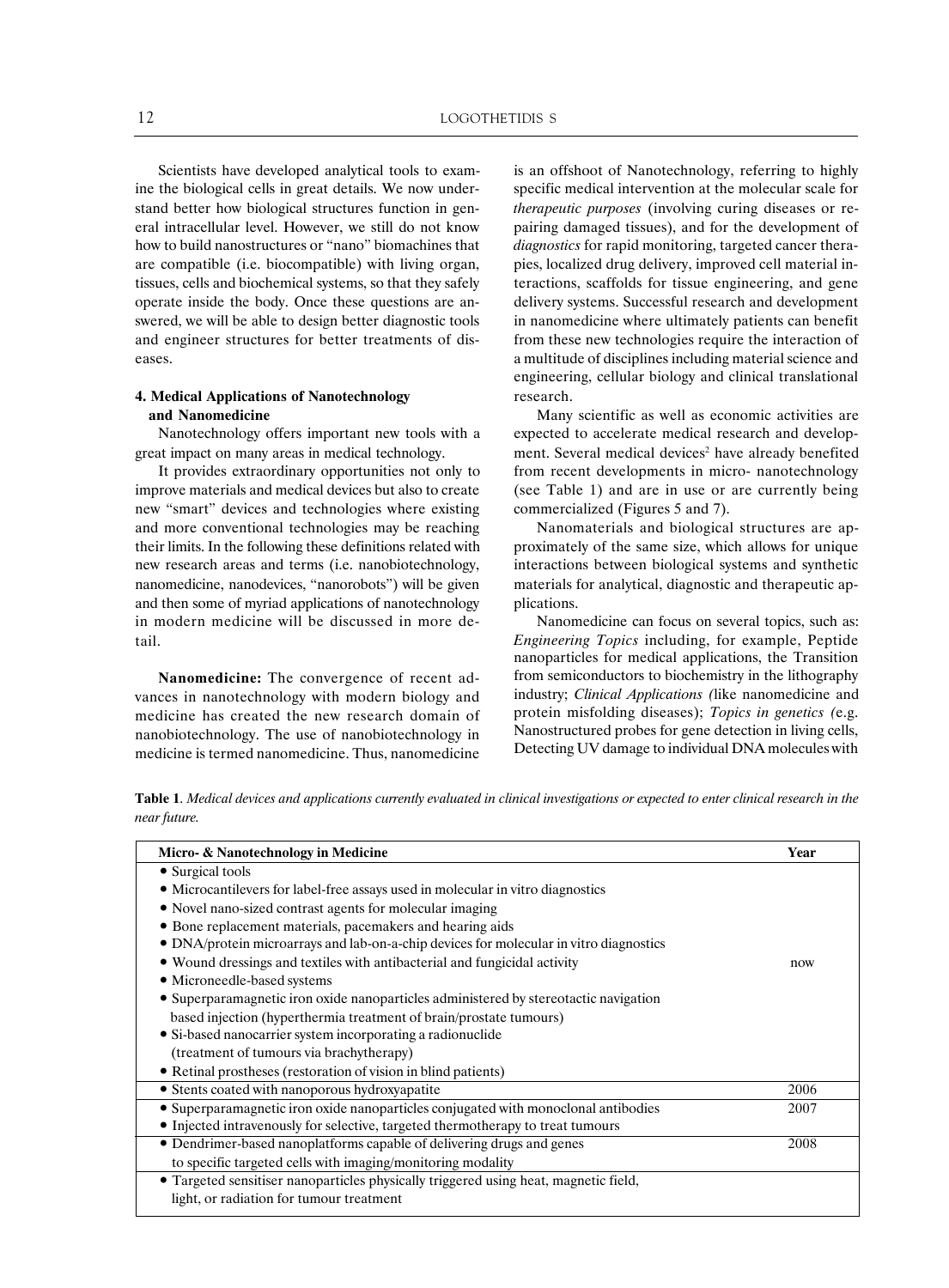Atomic Force Microscopy, etc); *Topics in Diagnostics*, with its main focus on early diagnosis in vitro and in vivo; *Policy and Commercialization Topics*, including initiative in nanomedicine to focus efforts in research, development and applied nanotechnology for improving the diagnostics, therapeutics and treatment of cancer; *Experimental Research Topic*s, which are an important basis for preclinical study, like Nanodiagnostic imaging; *Topics on Basic Nanomedicine, Pharmacology Topics; Topics on Oncology and on Toxicology*11.

found in the human bloodstream using a digest and discharge protocol. Microbivores are expected to be up to 1000 times faster acting than either unaided natural or antibiotic assisted biologic phagocytic defenses and able to extend the therapeutic competence of the physician to the entire range of potential bacterial threats, including locally dense infections. The "microbivores" would be removed from the body once their mission was completed.

Medical "nanorobots" may also be able to intervene



**Figure 7**. *a) DNA-chip: glass plate containing thousands of genes to be studied. Comparison of its size with a human hand. Inset: glass plate detail, b) Image of gold nanoparticles sticking to cancer cells and c) Electron microscope image of highly porous OSferion, an artificial bone replacement material with excellent biocompatibility13.*

The long-term goal of nanomedicine research is to characterize quantitative molecular-scale components known as nanomachinery, as well as to precisely control and manipulate nanomachinery in cells to improve human health, understand the cellular mechanicms in living cells, and develop advanced technologies for early diagnosis and treatment of various diseases. This far the assessment of single –molecule properties in living cells has been restricted by either the size of the probe or the photobleaching of the small fluorescent labels. The significance of this research lies in the development of a platform technology that will influence nanoscale imaging approaches designed to probe molecular mechanisms in living cells.

**"Nanorobots" and nanodevices:** Such future devices are, for example, the artificial mechanical red blood cell or "respirocyte" (spherical shape of 1µm diameter) and an artificial mechanical white blood cell of microscopic size, called a "microbivore"  $(3.4 \mu m)$  major axis diameter and  $2.0\mu$ m minor axis diameter). The "respirocyte" is expected to be able to deliver more oxygen to the tissues than natural red blood cells and to manage carbonic acidity. Primary medical applications of respirocytes would include transfusable blood substitution; partial treatment for anemia, lung disorders, enhancement of cardiovascular/neurovascular procedures, tumour therapies and diagnostics, prevention of asphyxia, artificial breathing, and a variety of sports, veterinary and battlefield. The primary function of "microbivore" is to destroy microbiologic pathogens

at the cellular level, performing in-vivo cytosurgery. The most likely site of pathologic function in the cell is the nucleus – more specifically, the chromosomes. In one simple cytosurgical procedure called "chromosome replacement therapy", a "nanorobot" controlled by a physician would extract existing chromosomes from a particular diseased cell and insert new ones in their place, in that same cell. If the patient chooses, inherited defective genes could be replaced with non defective base-pair sequences, permanently curing a genetic disease. Engineered bacterial "*biobots*" (synthetic microbes) may be designed to produce useful vitamins, hormones, enzymes or cytokines in which a patient's body was deficient or to selectively absorb and metabolize harmful substances such as poisons, toxins etc into harmless end products<sup>12</sup>.

**Biocompatibility and Orthopedic implants:** An important field of application for nanotechnology in medicine is the biomaterials, used for example in orthopedic implants or as scaffolds for tissue engineered products. If the design of a hip implant, for instance (Figure 2), is carried out at nanolevel, it might become possible to construct an implant which closely mimics the mechanical properties of human bone, preventing stress-shielding and the subsequent loss of surrounding bone tissue2 . Extra-cellular matrix (ECM) provides an excellent three-dimensional web of intricate nanofibers to support cells and present an instructive background to guide their behaviour. It takes a variety of forms in different tissues and at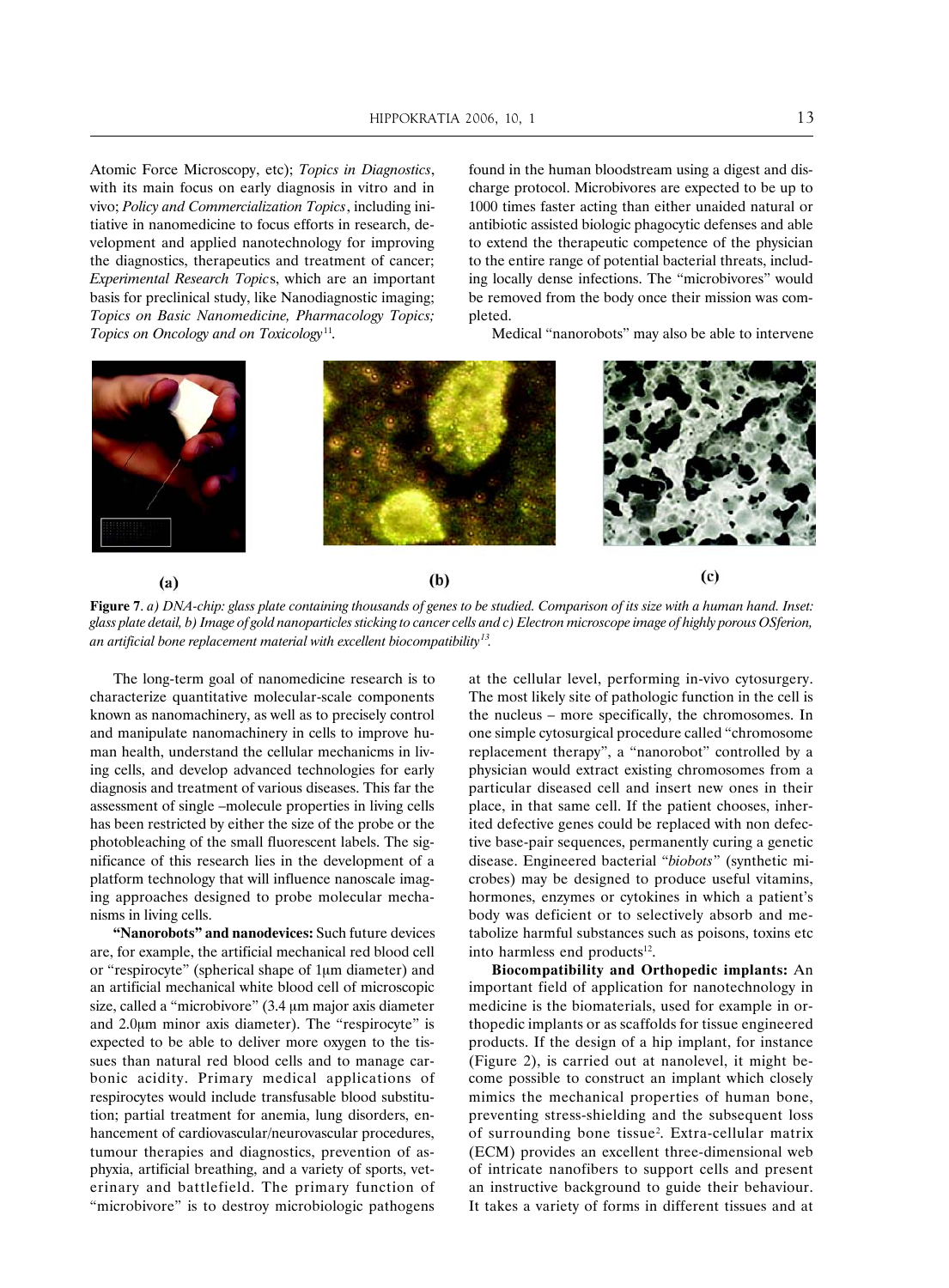different stages of development in the same tissue. This diversity arises through combinations of specific molecular interactions and geometrical arrangements of collagens, elastins, proteoglycans, and adhesion proteins, such as fibronectins and laminins. Unwnding the fibers of ECM, reveals a level of detail unmatched outside the biological world. Each fiber hides clues that pave the way for cells to form tissues, as complex as bone, liver, heart and kidney. A key challenge is to capture the degree of complexity that is needed to functionally replicate the ECM of natural tissue. Nevertheless, we are still a long way from recreating the molecular architecture of the ECM and the dynamic mechanisms by which information is revealed in response to challenges within the local environment. Nanostructuring of materials provides a powerful mechanism to encourage and direct cell behaviour, ranging from cell adhesion to gene expression, thus enhancing their biocompatibility, by dictating the desirable interactions between cells and materials.

The question of how cells detect and respond to nanofeatures is unresolved yet. However, there are early findings, where the promotion of one cell type over another, such as osteoblasts (bone-forming cells) over osteoclasts (bone-resorbing cells), to stimulate bone growth, will be important in reducing aseptic loosening and failure of implants. It has been found that not only the scale of topography (5 nm to micrometer scale) modulates cell behaviour, but also the type of ordered topography (e.g., ridges, steps, grooves, pillars, and pits) and even their symmetry (e.g., orthogonal or hexagonal packing of nanopits) 32. Furthermore, surface modifications at nanolevel of biomaterials or their coatings might greatly enhance the biocompatibility by favouring the interaction of living cells with the biomaterial, especially by their beneficial effect on cell adhesion and proliferation. Together with the control of nanoporosity allowing vascularisation and the growth of cells inside the biomaterial, the nano-structured surfaces of biomaterials also allow the creation of novel types of scaffolds for tissueengineered products<sup>2</sup>.

**Nanotechnology in Cardiology:** Nanotechnology has various applications in the field of cardiology research not only for diagnostic but also for therapeutical purposes<sup>14</sup>.

 On the therapeutical scope, minimally invasive treatments for heart disease, diabetes and other diseases is a desirable goal for scientists, and there is hope for it, because of the use of nanotechnology. More precisely, a team led by Paul Grayburn of Baylor University Medical Center, and Ralph Shohet of the University of Texas Southwestern Medical School, in Dallas, Texas, has demonstrated that ultrasound-targeted microbubble destruction (Figure 8) can deliver genes that stimulate the growth of new blood vessels in rat heart $15$ .



**Figure 8**. *Gas-filled microbubbles (purple) covered with DNA (green) pass harmlessly and uneventfully through blood vessels until they are exposed to ultrasound. Then, the bubbles burst, causing not only the release of the DNA but also the opening of holes in the cells that line the vessel15.*

*Cardiovascular gene therapy* could be realized roughly as follows: identification of a protein whose presence causes blood vessels to form, production and packaging of strands of DNA that contain the gene for making the protein and deliverance of the DNA to heart muscle. Of those steps, the last is the most challenging. In the late 1990s, physicians and physicists hit on the idea of using ultrasound contrast agents to deliver DNA, which can be seen in Figure 8. If the ultrasound is intense enough, the bubbles can burst with sufficient force to breach the membranes of nearby cells. And if the bubbles are coated with DNA, their destruction releases the DNA, enabling it to enter the cells through the holes forced open by the burst $15$ .

**"***Biobots***"** (a kind of nanorobots), another application of nanotechnology, is the creation of muscle-powered nanoparticles having the ability to transfer information into cells, gives the potential of replacing lost biological function of many tissues such as sinoatrial node. This effect can lead to treatment of diseases which otherwise would be fatal or difficult to cure for human beings (Figure 9).



**Figure 9**. *A futuristic representation of a "Biobot" in the area of a red cell within a blood vessel.*

Nanotechnology also plays a key role in the interventional therapeutic approach of *atherosclerosis*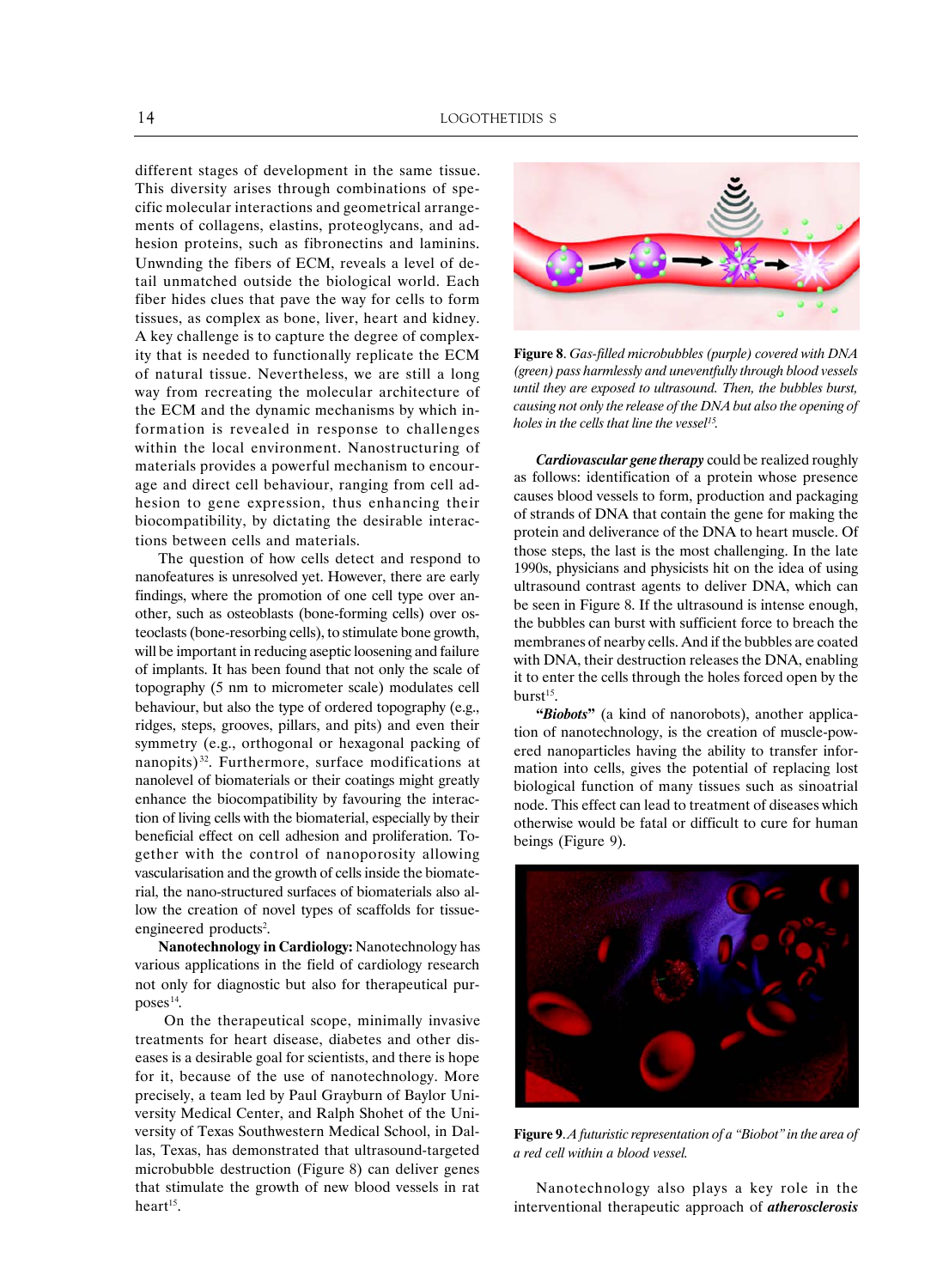*and Coronany Artery disease* (CAD), by improving the biocompatibility of intracoronary stents and by regulating the main limit factors for *Percutaneous Transluminal Coronary Angioplasty* (PTCA) at a molecular level via nanoparticles (Figure 10a). The PTCA introduced in the late 1970s and has been one of the most important treatment strategies for CAD and its landmarks were the implantation of a metallic stent introduced in the late 1980s and the production of drug - eluting stents (Figure 10b) in the early 2000s.



**Figure 10.** *a) Percutaneous transluminal coronary angioplasty with stent implantation b) Drug - eluting stent.*

The major drawback of PTCA has been the occurrence of restenosis of the treated vessels, due to neointima proliferation and the negative remodelling of the artery, resulting in renewed symptoms and the need for repeated intervention in up to 50% of patients. The introduction of intracoronary bare metal stents reduced the restenosis rate within 6 months, however a smaller portion of the patients (20–30%) still suffered of so called "in-stent" restenosis. Recently, drug-eluting stents loaded with the anti-proliferative compounds paclitaxel and rapamycin have lead to the reduction of restenosis rate to 1–3% at 1 year.

However, "in-stent" restenosis remains the major limiting factor of percutaneous interventions for Coronary Artery Disease. That is the reason that makes nanotechology necessary for improving biocompatibility of stents. Many nanocoatings have been evaluated invivo and in-vitro and have been proposed to improve the biocompatibility of metallic stents or to serve as matrix for drug delivery.

Recent research data involving surface modifications of these prostheses at nanoscale as well as the loading of an antiproliferative and anti-inflammatory drug onto a stent via nanoparticles such as liposomes may lead to the prevention of early thrombus formation and late neointima development, which are the major side effects of PTCA with stent implantation<sup>16</sup>.

Going beyond drug-eluting stents, many nanoparticle carrier systems may be developed in order to transfer molecules via blood stream that block both neointimal hyperplasia and negative remodeling. In Figure 11, we can see these molecules that can be used as stand-alone and without being necessary to be loaded onto stents and their potential molecular targets could be endothelial cells, vascular smooth muscle cells, adventitial fibroblasts, leukocytes and platelets which are the main cells involving in acute thrombosis and neointimal hyperplasia after PTCA with stent implantation.



**Figure 11**. *Molecules such as drugs targeting the area of arterial wall being undergone PTCA with stent implantation.*

In particular, in a mouse model of vascular injury, the injection of endothelial progenitor cells was associated with endothelization of the injured segment of the artery and with reduced neointimal proliferation. Many antiapoptotic agents such as caspase inhibitor or an antiapoptotic gene targeting against the activation of vascular smooth muscle cells, transferring via nanoparticles to the arterial wall being injured by stent implantation, might reduce restenosis.

In general, various inhibitors of growth factors secreted by activated platelets such as PDGF, Il-1, TGF- $\beta$ and inhibitors of proinflammatory agents relased by leucocytes upon activation (e.g monocyte chemoattractant protein-1) could be used as antithrombotic and antirestenotic agents. It can be concluded that a highly effective molecular coronary intervention by means of nanotechnology may eliminate the need for stents themselves<sup>17</sup>.

*Diagnosis of cardiovascular diseases* is an application of recent advances in nanotechnology as well. Many monoclonal antibodies, peptides and carbohydrates for non-invasive targeting of atherosclerotic lesions, myocardial necrosis, brain infarction and various tumours can be used for their detection. As an example, an antibody specific for the proliferating smooth muscle cells of the human atherosclerotic plaque was standardized for imaging experimentally-induced atherosclerotic lesions in rabbits. The antibody after successful preclinical trials in Northeastern University is already being used for clinical studies in Italy and Spain<sup>18</sup>. Figure 12 illustrates very small atherosclerotic lesions in-vivo, using bispecific antibodies targeted with very high specificradioactivitiy nano-polymers.

*The detection of the complementary DNA strand* is another application of nanotechnology in the field of cardiology, that is based on the discovery of complexes of single-walled Carbon nanotubes with single-stranded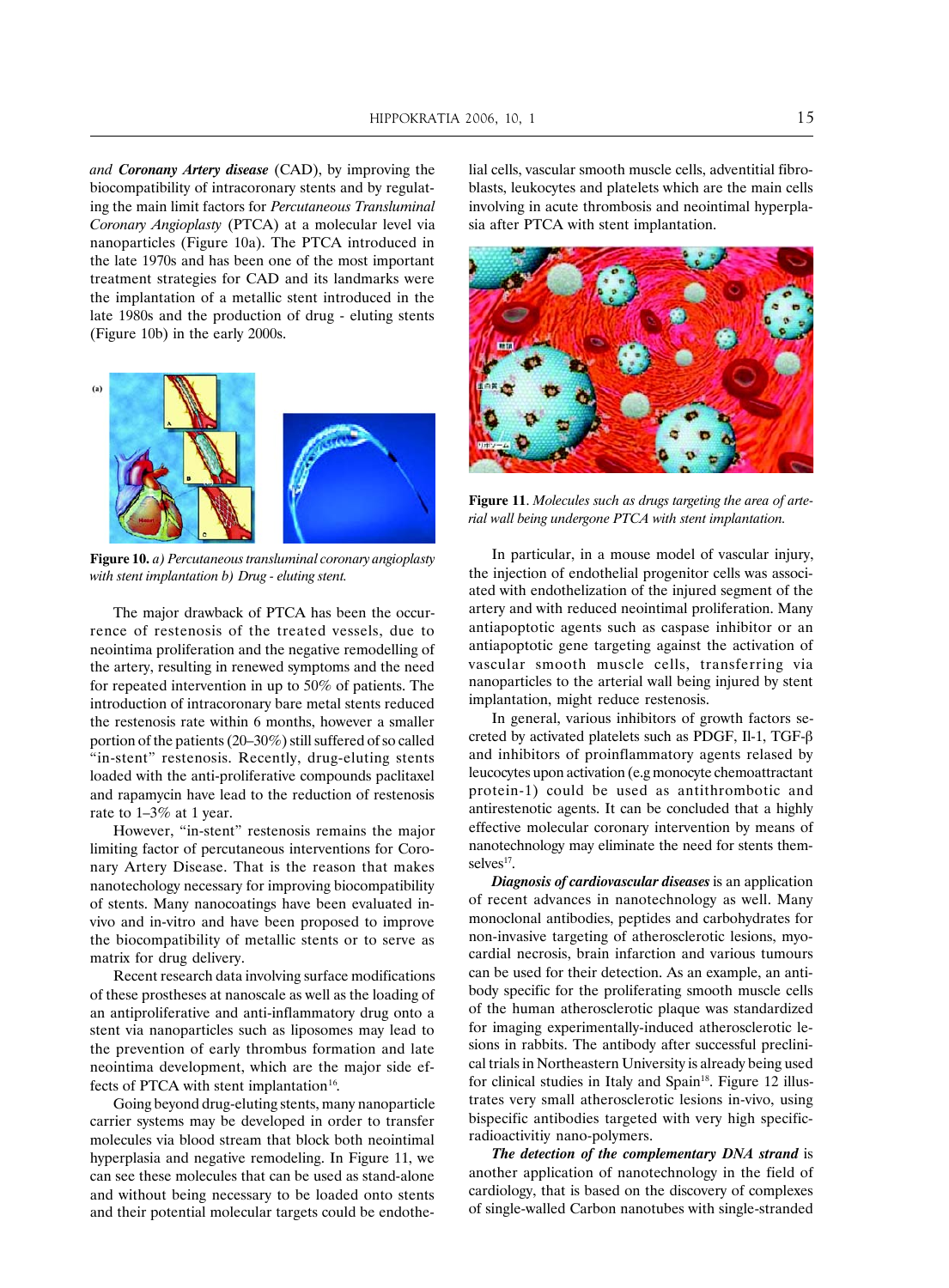

**Figure 12**. *Atherosclerotic lesions labelled by Bispecific antibodies targeted with very high specific-radioactivitiy nano-poly* $mers<sup>14</sup>$ .

DNA<sup>19</sup>. If a single nucleotide alteration occurs, the association between the carbon nanotube and the complementary DNA strand will be changed, resulting in the detection of single-nucleotide polymorphisms (SNPs). SNPs are sites in the human genome where individuals differ in their DNA sequence, often by a single base. These slight variations in DNA sequences can have a major impact on whether or not a person may develop a disease and even influence the response to drug regimens. Researchers in public and private sectors are generating SNPs maps which can occur in genes as well as in noncoding regions. Figure 13, illustrates an example of a SNP map of human Chromosome 520.

Scientists believe that these maps will be used for the identification of the multiple genes associated with complex diseases such as Coronary Artery Disease (for example, ABCA1 gene is susceptible for CAD), hyperlipideamia, cancer, diabetus melitus and to detect humans with genetic predisposition to these diseases $21$ .

By screening tests which are based on the above application of Nanomedicine, individuals that are prone to develop atherosclerosis might be detected and by controlling the main risk factors for CAD (hypertension, diabetus mellitus, smoking, hyperlipideamia, obesity) a long-term acute coronary syndrome may be avoided<sup>22</sup>. This approach can also be used for a variety of other diseases, leading to the earlier diagnosis and prevention.

**Nanotechnology against Cancer:** Nanotechnology may have an impact on the key challenges in cancer diagnosis and therapy. Diagnosing, treating, and tracking the progress of therapy for each type of cancer has long been a dream among oncologists, and one that has grown closer thanks to parallel revolutions in genomics, proteomics and cell bio1ogy. Nanotechnology's greatest advantage over conventional therapies may be the ability to combine more than one function.

Recently, there is a lot of research going on to design novel *nanodevices* capable of detecting cancer at its earliest stages, pinpointing it's location within the hu-



**Figure 13**. *An example of a single-nucleotide polymorphisms - SNPs map of human Chromosome 5.*

man body and delivering chemotherapeutic drugs against malignant cells. The major areas in which nanomedicine is being developed in cancer involve: a) *early detection of tumour* (developing "smart" collection platforms for simultaneous analysis of cancer-associated markers and designing contrast agents that improve the resolution of tumour area comparing with the nearby normal tissues), and b) *cancer treatment* (creating nanodevices that can release chemotherapeutic agents).

*Tumour diagnostics* and prevention is the best cure for cancer, but failing that, early detection will greatly increase survival rates with the reasonable assumption that an in situ tumour will be easier to eradicate than one that has metastasized. Nanodevices and especially nanowires can detect cancer-related molecules, contributing to the early diagnosis of tumour**.** Nanowires having the unique properties of selectivity and specificity, can be designed to sense molecular markers of malignant cells. They are laid down across a microfluidic channel and they allow cells or particles to flow through it. Nanowires can be coated with a probe such as an antibody or oligonucleotide, a short stretch of DNA that can be used to recognize specific RNA sequences.

Proteins that bind to the antibody will change the nanowire's electrical conductance and this can be measured by a detector. As a result, proteins produced by cancer cells can be detected and earlier diagnosis of tumour can be achieved<sup>23</sup> (Figure 14).

Nanoparticle contrast agents are being developed for tumor detection purposes. Labeled and non-labeled nanoparticles are already being tested as imaging agents in diagnostic procedures such as nuclear magnetic reso-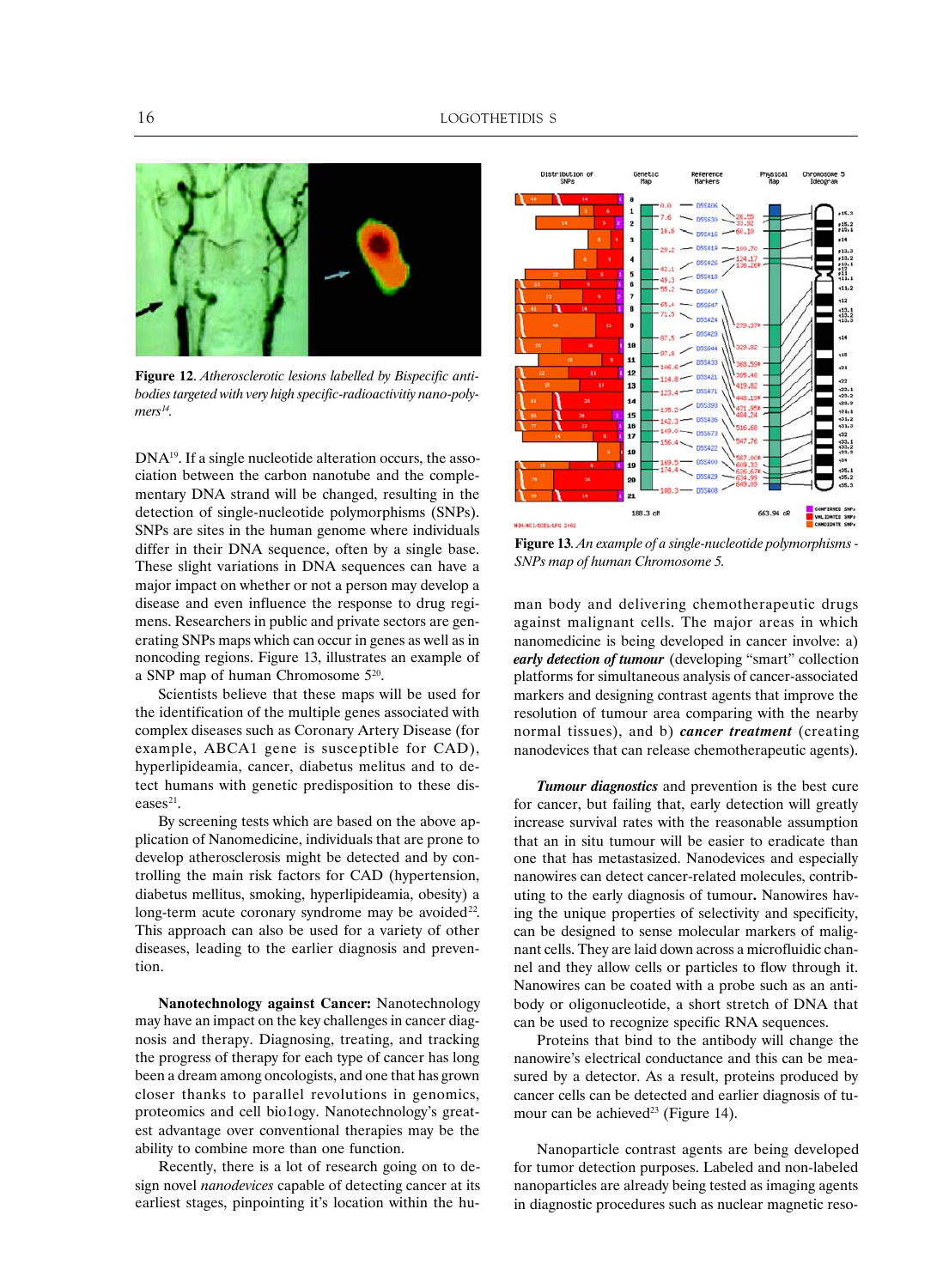

**Figure 14.** *A representation that explains how nanowires can be used for detection of cancer biomarkers.*

nance imaging<sup>24</sup>. Such nanoparticles are paramagnetic ones, consisting of an inorganic core of iron oxide coated or not with polymers like dextran. There are two main groups of nanoparticles: 1) superparamagnetic iron oxides whose diameter size is greater than 50 nm, 2) ultrasmall superparamagnetic iron oxides whose nanoparticles are smaller than 50nm<sup>25</sup>. Moreover, quantum dots being the nanoscale crystals of a semiconductor material such as cadmium selenide, can be be used to measure levels of cancer markers such as breast cancer marker Her-2, actin, microfibril proteins and nuclear antigens<sup>26</sup>.

*Tumour treatment* can be succeeded with nanoscale devices (such as dendrimers, silica-coated micelles, ceramic nanoparticles, liposomes). These devices can serve as targeted drug-delivery vehicles capable of carrying chemotherapeutic agents or therapeutic genes into malignant cells. As an example, a nanoparticle-based drug called "*Abraxane*", consisting of paclitaxel conjunctive to protein albumin particles, was approved by the Food and Drug Administration for breast cancer treatment a year ago<sup>27</sup>.

It is worthwhile to mention that selective delivery and targeting of nanoparticles to tumours may overcome the problem of toxicity and may increase the effectiveness of drug delivery. The barriers involving this procedure and that should be under consideration, are a variety of physical and anatomical characteristics of solid tumours, such as the necrotic core with the surrounding hypoxic area, the elevated local temperature and the interstitial liquid pressure. The vascular permeability of the tumour influence the retention of intravenously administered nanoparticles, and the subsequent nanoparticle drug-delivery are shown in Figure 1514,28,29.

Several approaches have been used to target nanoparticles to tumour-associated antigens, including direct conjugation of nanoparticles to monoclonal antibodies, modified plasma proteins or viral vectors. Recent progress has been made with targeted viral vectors for gene therapy applications. Figure 16 demonstrates a



**Figure 15.** *Nanoparticle drug – delivery accumulation at tumour site.*

nanoparticle-delivered EGFP gene (gene coding for Enhanced Green Fluorescent Protein) (green) expressed in a nerve cell  $(\text{red})^{19}$ .



Figure 16. Gene therapy via nanoparticles<sup>19</sup>.

In addition to this, laser-induced thermal effects around nanoparticles attached to specific targets have recently been used for the treatment of cancer. The basic concept for this application of Nanotechnology is the fact that nanoparticles of different properties (magnetic, optical etc.), due to their size, can be delivered more easily to target cells than can larger particles, via conjugation with antibodies, conjugation to viruses and physiological transportation as shown in Figure 1714,28-30.

After reaching target cells, these nanoparticles are then self-assembled into larger nanoclusters within cells. Afterwards, these nanoclusters can be activated by laser irradiation, microwaves or magnetic fields, depending of the nanoparticles' synthesis. By this process and its photothermal effects, destruction of cancer can be achieved.

More specifically, the nanoshell-assisted photo-thermal therapy (NAPT), is an non-invasive procedure for selective photo-thermal tumour destruction. It is based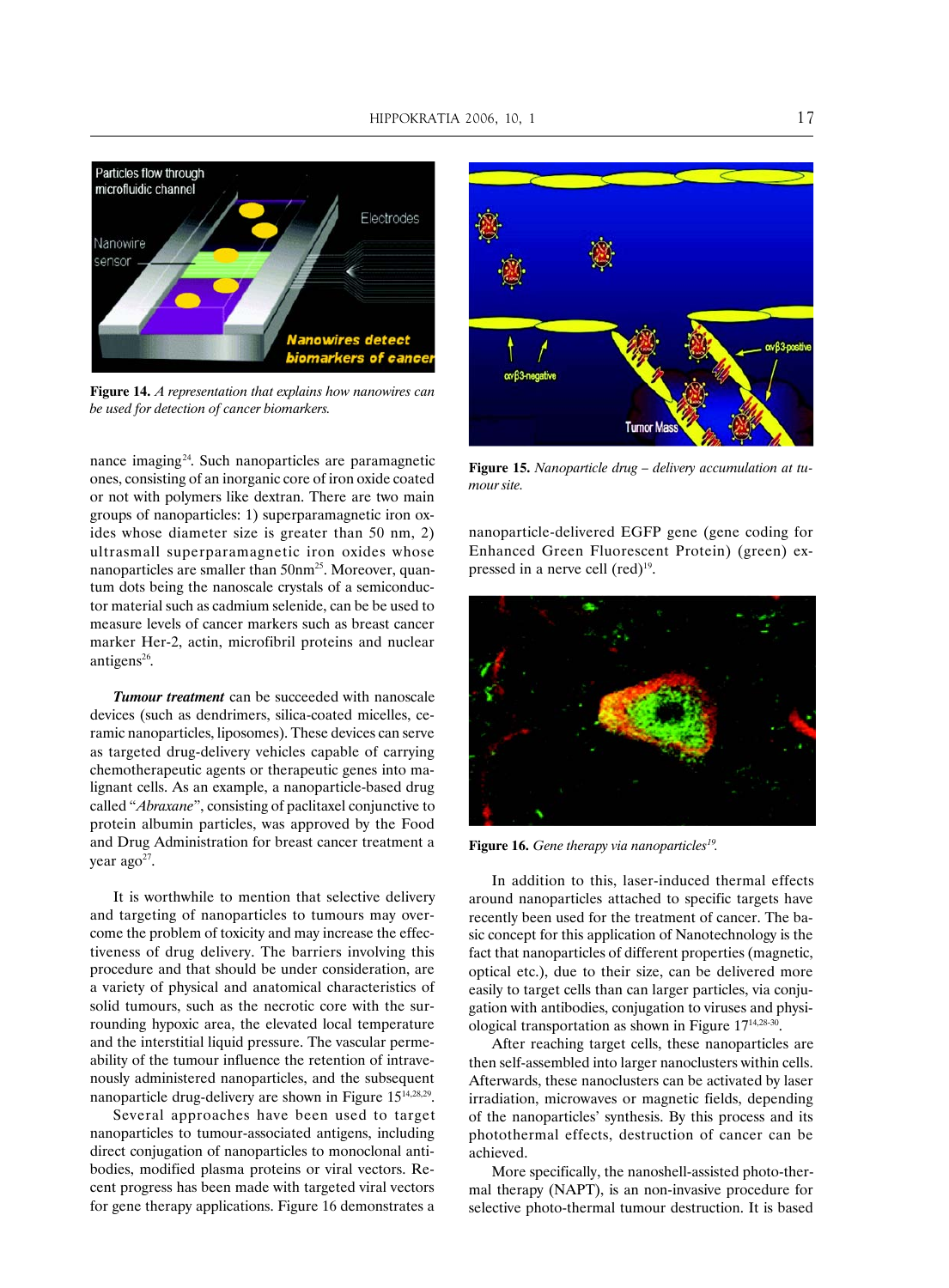

**Figure 17** *a) External magnetic field-guiding the magnetic drug carriers near the tumour, b) surface antigen recognition attaching the carriers to the tumour for drug release on site, c) electron microscopy image of magnetic nanoparticles.*

on nanoshells that absorb light in the near infrared (NIR) region, which is the wavelength that optimally penetrates tissues. These nanoshells have a core of silica coated with a metallic layer, usually of gold. The metal shell converts the absorbed light into heat with great efficacy. Further specificity can be engineered by attaching antigens on the nanoshells which are specifically recognized by the cancer cells. By supplying a light in NIR from a laser, the particles produce heat, which destroy the tumour. It has been found that, the temperature within the nanoshell-treated tumours rose by about  $40^{\circ}$ C compared to a rise in  $10^{\circ}$ C in tissues treated with NIR light alone. The benefit of thermal therapeutics is that most procedures are non-invasive and have the potential to treat tumours which can not be surgically treated<sup>31</sup>.

In-vivo, Raoul Kopelman, Ann Arbor and colleagues, of the University of Michigan, have recently created three-component nanoparticles that target, image and destroy tumors in the brains of rats. The particles consist of an iron oxide core that serves as a magnetic resonance imaging (MRI) contrast agent. Attached to them are copies of a cancer-targeting peptide called F3, as well as a light-absorbing compound called photofrin that kills cells when hit with red light (Figure 18). When Kopelman's team used their combination particles to treat rats previously injected with cancer cells inside their brains, animals receiving the combination particles survived more than twice as long as control animals receiving the nontargeted photofrin compound<sup>32</sup>.

**Gene-, Protein-, Lab-on-a-chip Devices, "Theranostics":** Medical devices for in-vitro diagnostics, such as gene-, protein- or lab-on-a-chip devices, do not have any of the safety concerns associated with nanoparticles introduced into the body. Numerous devices and systems for sequencing single molecules of DNA are feasible. Nanopores are finding use as new nanoscale technology for cancer detection enabling ultrarapid and real time DNA sequencers. In general, developments in protein-chips and lab-on-a-chip devices are more challenging compared to gene-chips. These devices are anticipated to play an important role in medi-



**Figure 18** *Triple threat-Multifunctional nanoparticles can combine tumor-seeking sensors, imaging agents and toxins that kill cancer cells32.*

cine of the future, as they will be personalised and will combine diagnostics with therapeutics into a new emerging medical area called "theranostics".

Over the next ten to twenty years nanotechnology may fundamentally transform science, technology, and society offering a significant opportunity to enhance human health in novel ways, especially by enabling early disease detection and diagnosis, as well as precise and effective therapy tailored to the patient<sup>2</sup>. Molecular diagnostics markets, for example, overlap with markets for non-molecular diagnostic technologies in the in-vitro diagnostic market and are less well defined than those for pharmaceuticals<sup>33</sup>.

**Prospects of Nanotechnology in Medicine and virtual Enviroments:** Intelligent imaging, robotics and, in particular, nanotechnology developments will have key implications for the development of future biomaterials in the following areas:

• External applied surgery will require biomaterial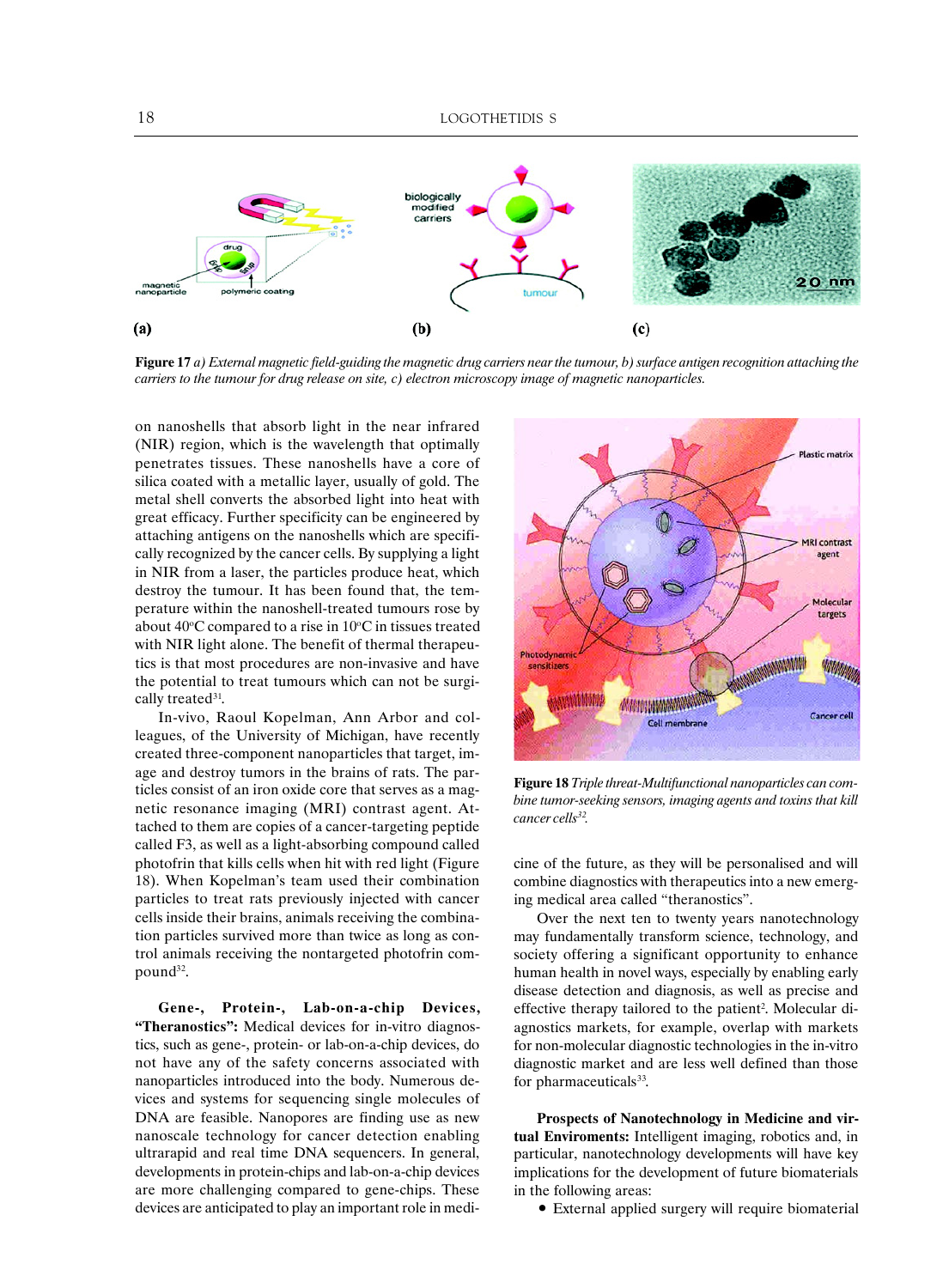properties to be controlled remotely, perhaps by selfassembly or development "in-situ",

• Biomaterials that can be secured to anatomic structures using less invasive surgical procedures,

• Improved accuracy in the placement of biomaterial devices,

• Smart implants that react to implanted biosensor,

• Implanted biomaterials will be used to control the delivery of some drugs and biologics<sup>34</sup>.

To emphasize the expectations in nanotechnology in medicine, the results of the  $7<sup>th</sup>$  Japanese Delphi Report and assessment of nanotechnology relevance is given in Table 2. According to this Table, there will be a widespread use of technology in the years 2010-2020, in order to elucidate, diagnose and treat several diseases, such as Alzheimer's disease, diabetes amd heart diseases.

Finally, applications of special relevance to improving health and enhancing human physical abilities include the use of virtual environments for training, education, and interactive teaching. This will provide new ways for medical students to visualize, touch, enter, smell, and hear the human anatomy, physiological functions, and medical procedures, as if they were either the physician or a microscopic blood cell traveling through the body. Similarly, impaired users, ordinary people, athletic coaches, and a range of health-related professionals could train in these virtual environments.

#### **5. Possible Risks for Human Health and Ethical Questions**

While products based on nanotechnology are actu-

ally reaching the market, sufficient knowledge on the associated toxicological risks is still lacking. The literature on toxicological risks of the application of nanotechnology in medical technology is scarce.

Reducing the size of structures to nanolevel results in distinctly different properties. As well as the chemical composition, which largely dictates the intrinsic toxic properties, very small size appears to be a dominant indicator for drastic or toxic effects of particles. It is generally accepted that nanoparticles pose a separate problem within the area of toxicology, designated as nanotoxicology. Therefore, chemicals and materials in nanoformulation need to be evaluated for their activity and toxicity as nanoparticles. Chemical composition, which dictates the intrinsic toxic properties of the chemical is of significant importance in determining the toxicity of particles.

It has been found that biodegradable substances are normally decomposed and their waste products excreted by the kidneys and intestines<sup>27</sup>. However, nonbiodegradable nanoparticles have been studied and it seems that they accumulate in certain organs, especially to the liver. It is not clarified the potential harm they may trigger, or at what dosage, but further investigation is needed 35.

Based on these conclusions, the development of specific guidance documents at a European level for the safety evaluation of nanotechnology products applied in medical technology is strongly recommended and the need for further research in the field of nanotoxicology is clearly identified.

Ethical and moral concerns also need to be ad-

**Table 2.** *Expectations of nanotechnology applications in medicine and realization time34.*

| <b>Expectations of Nanotechnology in Medicine</b>                                                         | Year |
|-----------------------------------------------------------------------------------------------------------|------|
| • Widespread use of palliative care in the final stage of life of elderly people, of scientific           | 2010 |
| guidelines for lifestyles (nutrition, rest and exercise) to prevent lifestyle-related diseases            |      |
| • Widespread use of a system in which all medical data of an individual, such as test results,            |      |
| medical history, and prescribed medications, are stored on a single card                                  | 2011 |
| • Widespread use of non-invasive diagnosing methods to determine the level and extent                     | 2012 |
| of arteriosclerosis                                                                                       |      |
| • Elucidation of the arteriosclerosis contraction mechanisms                                              | 2013 |
| • Elucidation of carcinogenic mutation mechanisms, of cancer metastasis mechanisms,                       |      |
| of the contracting mechanisms in Alzheimer's disease                                                      |      |
| • Widespread use of drugs to cure viral liver disease, Widespread use of an oral insulin treatment method | 2014 |
| • Development of a cell therapy method for myocardial infarction                                          | 2015 |
| • Widespread use of early diagnosis methods based on blood tests for almost all cancers                   |      |
| • Development of treatment methods capable of completely curing allergies such as atopic dermatitis       | 2016 |
| • Early elucidation of the appearance of unknown virulent pathogens through a global surveillance         |      |
| system to prevent their world-wide spread                                                                 |      |
| • Practical use of effective methods against cancer metastasis                                            |      |
| • Widespread use of methods to prevent cancer based on genetic diagnosis                                  | 2017 |
| $\bullet$ Improvement in the average five-year survival rate for all types of cancer to more than 70%     | 2020 |
| • Widespread use of regenerative treatment technology for damaged organs using embryonic                  |      |
| stem cells, of treatment methods capable of completely curing Alzheimer's disease                         |      |
| • Elucidation of individual aging mechanisms                                                              | 2021 |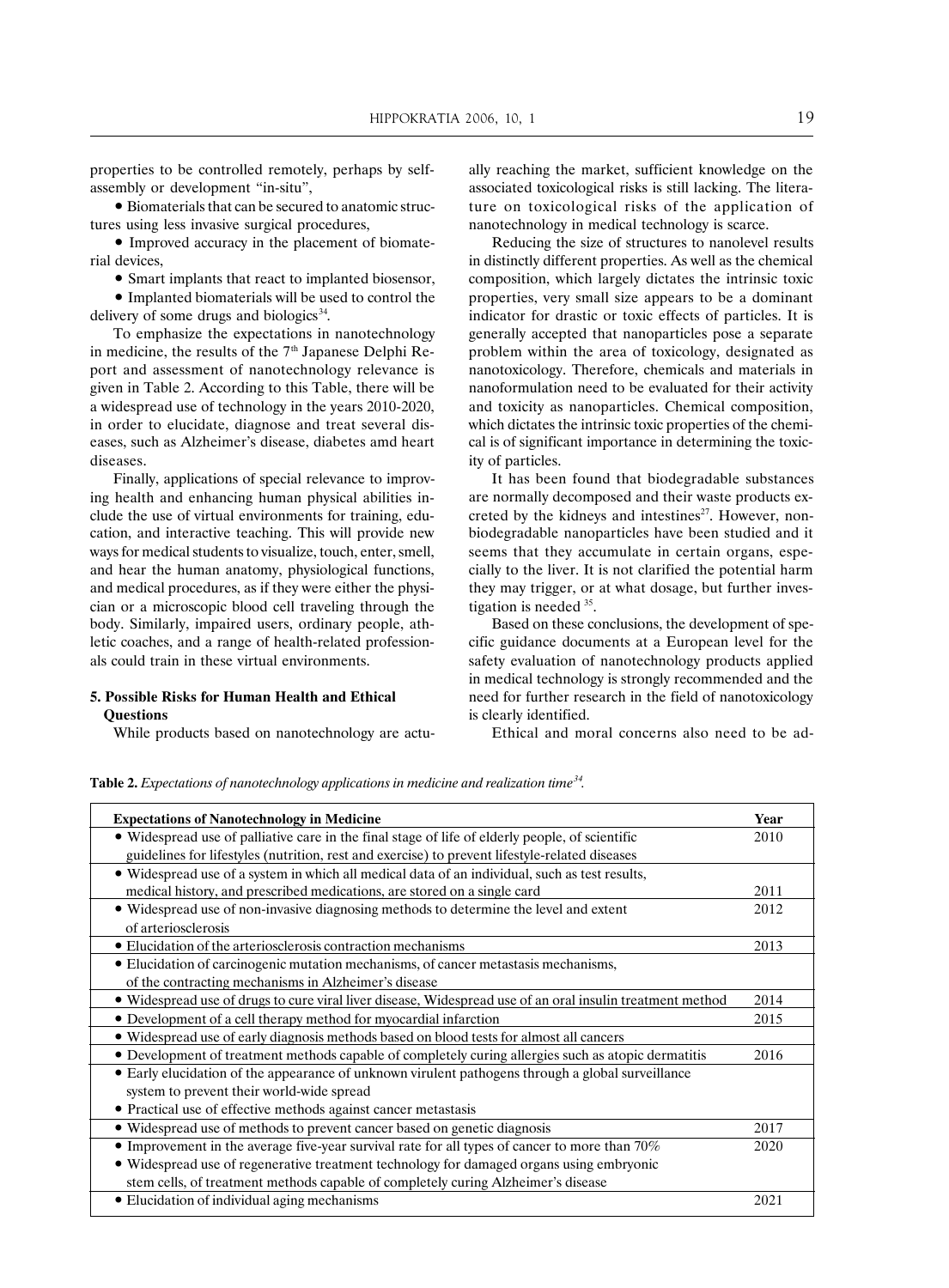dressed in parallel with the new developments in some areas, for example, neuroethics need to be investigated before brain and neural system research. Another key challenge is forecasting and addressing possible unexpected ethical, environmental and health consequences of the revolutionary science and engineering developments in nanobiosystems. Priority science and technology goals may be envisioned for international collaboration in nanoscale research and education: better comprehension of nature, increasing productivity, sustainable development and improving human performance<sup>36</sup>.

#### **Conclusions**

Nanotechnology in modern medicine and nanomedicine is in infancy, having the potential to change medical research dramatically in the 21<sup>st</sup> century. Nanomedical devices can be applied for analytical, imaging, detection, diagnostic and therapeutic purposes and procedures, such as targeting cancer, drug delivery, improving cell-material interactions, scaffolds for tissue engineering, and gene delivery systems, and provide innovative opportunities in the fight against incurable diseases.Thanks to nanotechnology tools and techniques, there has been a huge progress on understanding the function of biological structures and their interaction and integration with several non-living systems, but there are still open issues to be answered, mainly related to biocompatibility of the materials and devices which are introduced into the body. Many novel nanoparticles and nanodevices are expected to be used, with an enormous positive impact on human health. The vision is to improve health by enhancing the efficacy and safety of nanosystems and nanodevices. In addition, early diagnosis, implants with improved properties, cancer treatment and minimum invasive treatments for heart disease, diabetes and other diseases are anticipated. In the coming years, nanotechnology will play a key role in the medicine of tomorrow providing revolutionary opportunities for early disease detection, diagnostic and therapeutic procedures to improving health and enhancing human physical abilities, and enabling precise and effective therapy tailored to the patient.

#### **References**

- 1. Jong WH de, Roszek B., Geertsma R.E., "Nanotechnology in medical applications: possible risks for human health", RIVM report 265001002, 2005. RIVM, National Institute for Public Health and the Environment, Bilthoven, The Netherlands, 2005
- 2. Roszek B, Jong WH de, Geertsma RE. "Nanotechnology for medical applications: state-of-the-art in materials and devices", RIVM report 265001001, 2005. RIVM, National Institute for Public Health and the Environment, Bilthoven, The Netherlands, 2005
- 3. http://www.nec.com/global/corp/H0602.html, http:// www.gatech.edu/news-room/release, www.nanotech-now.com/ news.cgi?story\_id=10065
- 4. Silva G. A., "Introduction to nanotechnology and its applications to medicine". *Surg Neurol* 2004; 61:216
- 5. http://skiathos.physics.auth.gr/thinfilmslab/ (b) http:// www.biochem.mpg.de/baumeister/spm/instruments/stm/ HSTMDNA.html (c) http://www.sciencemuseum.org.uk/antenna/nano/skin/123.asp (a)
- 6. Logothetidis S, Gioti M, Lousinian S, Fotiadou S, "Haemocompatibility studies on carbon-based thin films by ellipsometry". *Thin Solid Films* 2004; 482:126
- 7. Elwing H, "Protein absorption and ellipsometry in biomaterial research", *Biomaterials* 1998; 19:397; Garcia-Caurel E, Nguyen J, Schwartz L, Drivillon B, "Application of FTIR ellipsometry to detect and classify microorganisms", *Thin Solid Films* 2004; 455:722*; "*Moving ellipsometry from materials to medicine"**.** *III-Vs Review* 2004; 17:4
- 8. Nanomedicine; An ESF European Medical Research Councils (EMRC) Forward Look report 2005, (www.nanoforum.org)
- 9. Mitsakakis K, Lousinian S, Logothetidis S. "Early stages of human plasma proteins adsorption probed by Atomic Force Microscope", *Biomolecular Engineering (to be published in 2006)*
- 10. www.molec.com/ what\_is\_afm.html
- 11. Wei C. "Highlights of the first annual meeting of the American Academy of Nanomedicine". *Nanomedicine: Nanotechnology, Biology and Medicine* 2005; 1:351
- 12. Robert A. Freitas Jr, JD, "What is nanomedicine?", *Nanomedicine: Nanotechnology, Biology, and Medicine* 2005;  $1·2$
- 13. http://www.plant.wageningen-ur.nl/news/2001-10\_en.htm, http:/ /www.spacedaily.com/news/nanotech-05zzzzg.html, http:// www.biomaterial.co.jp/en/products/
- 14. Vladimir P, Zharov DSc, Jin-Woo Kim, et al. "Self-assembling nanoclusters in living systems: application for integrated photothermal nanodiagnostics and nanotherapy". *Nanomedicine: Nanotechnology, Biology, and Medicine* 2005; 1:326
- 15. Korpanty G. "Targeting of VEGF-mediated angiogenesis to rat myocardium using ultrasonic destruction of microbubbles". *Gene Therapy* 2005; 12:1305
- 16. Morton AC, Crossman D, Gunn J. The influence of physical stent parameters upon restenosis. Pathologie Biologie 2004; 52:196-205
- 17. Chen X, Fujise K. "Restenosis: Emerging molecular targets. Going beyond drug-eluting stents". *Drug Discovery Today:* Disease Mechanisms/Cardiovascular diseases 2005; 2:NoI
- 18. http://www.pharmsci.neu.edu/researchcenters/center\_ cardiotargeting.html
- 19. Everts M, Curiel DT. "Transductional targeting of adenoviral cancer gene therapy" *Curr Gene Ther*4, 337(2004), http://www.hyscience.com/archives/2005/08/ nanoparticles\_p.php
- 20. http://las.perkinelmer.com/content/snps/genotyping.asp
- 21. Pisciotta L, Hamilton-Craig I, Tarugi P, et al. "*Familial HDL deficiency due to ABCA1 gene mutations with or without other genetic lipoprotein disorders*"'. *Atherosclerosis* 2004; 172*:*309- 320
- 22. Kane JP, Aouizerat BE. "Novel genetic markers for structural coronary artery disease, myocardial infarction, and familial combined hyperlipidemia: candidate and genome scans of functional SNPs", *Atherosclerosis* XIII. Proceedings of the 13th International Atherosclerosis Symposium 2004; 1262:309- 312
- 23. Zandonella C. "*The tiny toolkit"*. Nature 2003; 423:10-12
- 24. Brigger I, Dubernet C, Couvreur P. "Nanoparticles in cancer therapy and diagnosis". *Advanced Drug Delivery Reviews* 2002; 54:631-651
- 25. Bonnemain. "Superparamagnetic agents in magnetic resonance imaging: physiochemical characteristics and clinical applications – a review". *J Drug Target* 1998; 6:167-174
- 26. Kawasaki ES, Player TA. "Nanotechnology, nanomedicine, and the development of new, effective therapies for cancer",